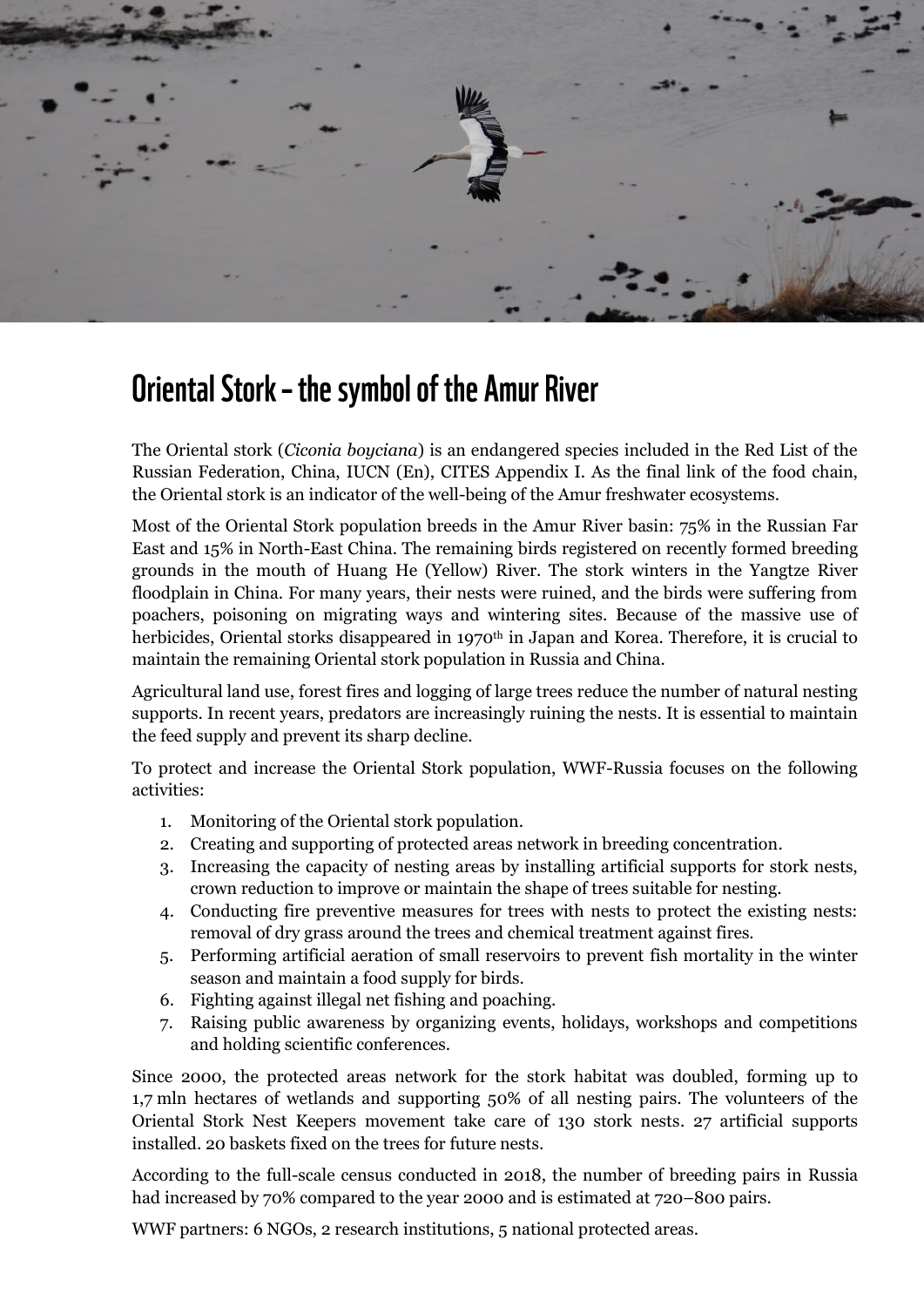## 2018: Year of Oriental Stork in the Amur basin

WWF and the Amur Coalition of NGOs announced 2018 as the Oriental Stork Year. 26 state and public organizations joined the actions. Here are the key results of our work in 2018.





The Memorandum was signed between China (the Research Center for Ecology and Environment of the Chinese Academy of Sciences, Honghe Reserve) and Russia (the Coordinating Board of Directors of the Southern Far East Reserves, United Directorate for the Protected Areas of Khabarovsky province and Amur Branch of WWF-Russia) about joint investigation of the Oriental Stork migration. Within the framework of the Memorandum, 42 GPS transmitters were mounted on 2-month-old chicks and tracked to their wintering ground.

A Chinese-Russian workshop was conducted to study the migration of the Oriental stork using GPS transmitters. Tagging of birds allows to analyze migration routes, determine the location of birds' stops and nesting sites and protect these locations both in Russia and China.



42 young storks were tagged with GPS transmitters.



WWF participated at the meeting of the Russian-Chinese Working Group on the implementation of the Agreement between Russian and Chinese governments to protect migratory birds and their habitats.

WWF presented the results of storks and cranes conservation in the Amur basin.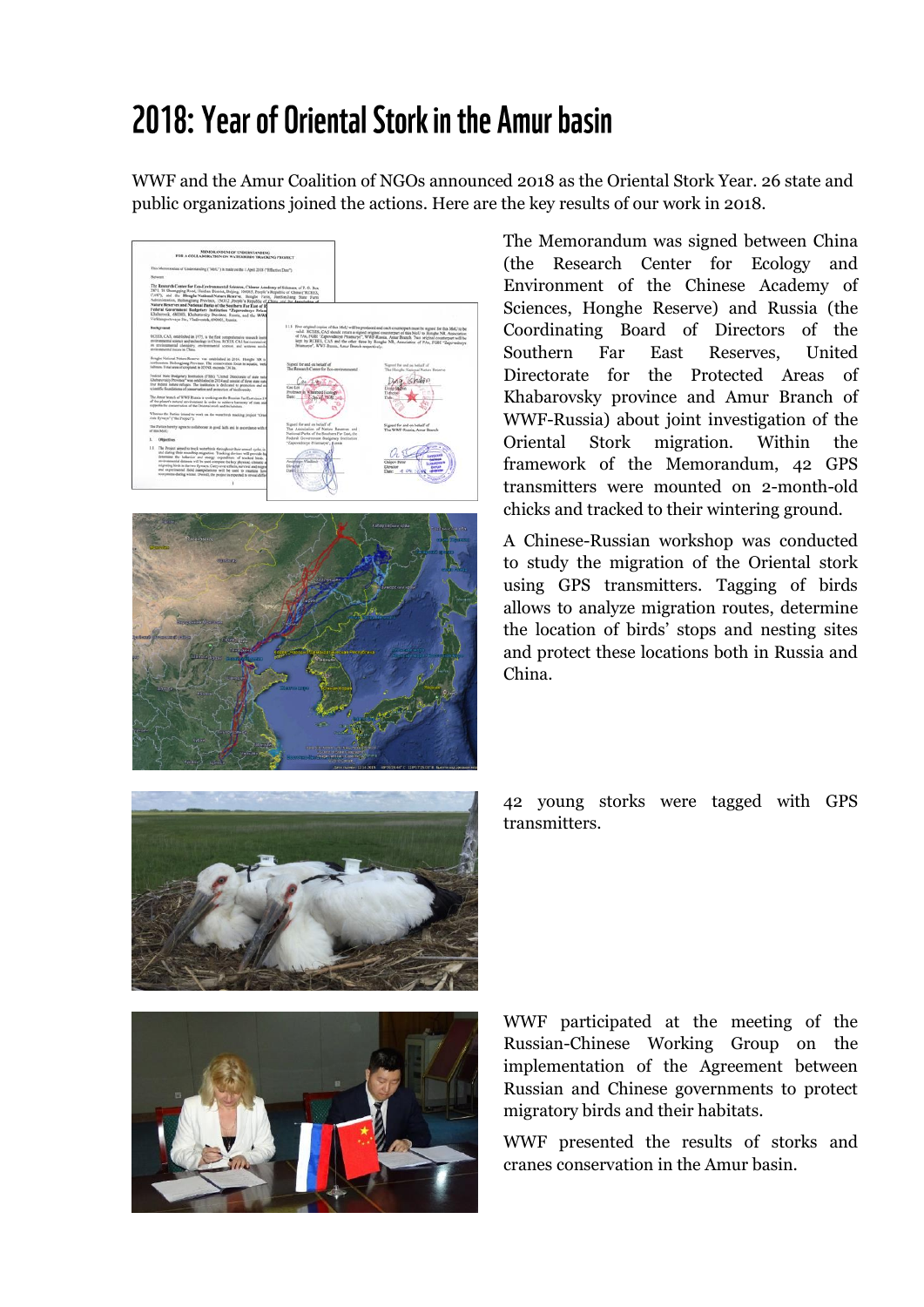





WWF partners conducted 63 raids to combat fish poaching. 13,050 meters of fishing nets destroyed. 30 protocols compiled.

Workshops on fishing rules for local fishermen conducted.

5 information signs on the rules of sustainable fishing installed.





WWF installed an online camera and organized the broadcast from the nest.



 $\frac{1}{100}$ 

WWF purchased quadcopters for the nature reserve and NGOs working on the Oriental stork monitoring.